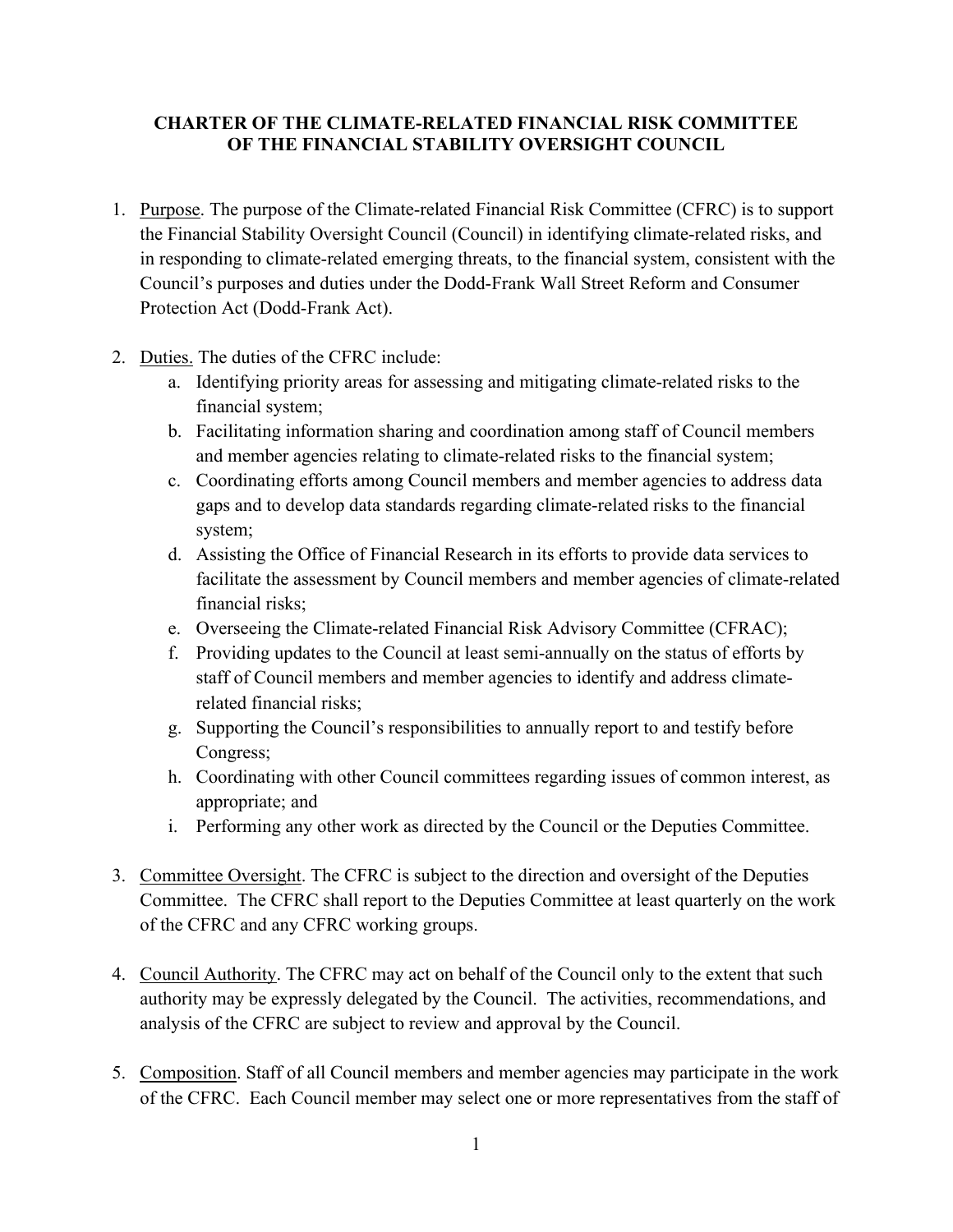such member or of such member's member agency to participate on the CFRC. Such selections are not required to be made in writing. Council members should endeavor to ensure that their participants have the necessary expertise to fulfill the duties of the CFRC.

- 6. Administrative Duties. The Office of the Financial Stability Oversight Council at the Department of the Treasury (Secretariat) will perform the administrative functions to facilitate the operations and work of the CFRC. Such functions may include, among others, calling meetings of the CFRC, preparing meeting agendas, developing work plans, distributing materials, producing analysis, coordinating the production of CFRC work product, maintaining distribution lists for purposes of communications to participants on the CFRC, and retaining custody of all records of the CFRC. The Secretariat will regularly consult and coordinate with the participants on the CFRC in performing these responsibilities.
- 7. Meetings. The CFRC will meet not less than quarterly, with additional meetings held as the Council, the Deputies Committee, or the CFRC may deem appropriate. To the extent practicable, there will be at least one week notice prior to each meeting of the CFRC, and such notice shall include a preliminary agenda for the meeting. Subject to the arrangement of appropriate security measures, participants on the CFRC may participate in a meeting of the CFRC through use of videoconference, conference call, telephone, or other communications equipment that allows persons to be heard and to hear others in the meeting.
- 8. Committee Action. The CFRC acts by consensus. If the CFRC is unable to reach consensus on an issue within a reasonable period of time, the CFRC shall report to the Deputies Committee on the positions of all participants on the CFRC regarding such issue.
- 9. Working Groups. The CFRC may create working groups, as appropriate, composed of staff of Council members or member agencies, to perform specific functions of the CFRC. Any such working group is subject to the direction and oversight of the CFRC and Deputies Committee. The CFRC shall report the creation of any working group to the Deputies Committee.
- 10. Confidentiality. Each participant on the CFRC shall maintain the confidentiality of any data, information, and reports submitted or available to the CFRC in accordance with (1) applicable law, (2) any applicable policies and procedures of such participant's Council member or member agency, and (3) any applicable memorandum of understanding or other similar arrangement, including the Memorandum of Understanding Regarding the Treatment of Non-public Information Shared Among Parties Pursuant to the Dodd-Frank Wall Street Reform and Consumer Protection Act, entered into by the Council and its members and member agencies, as such memorandum of understanding may be amended or replaced from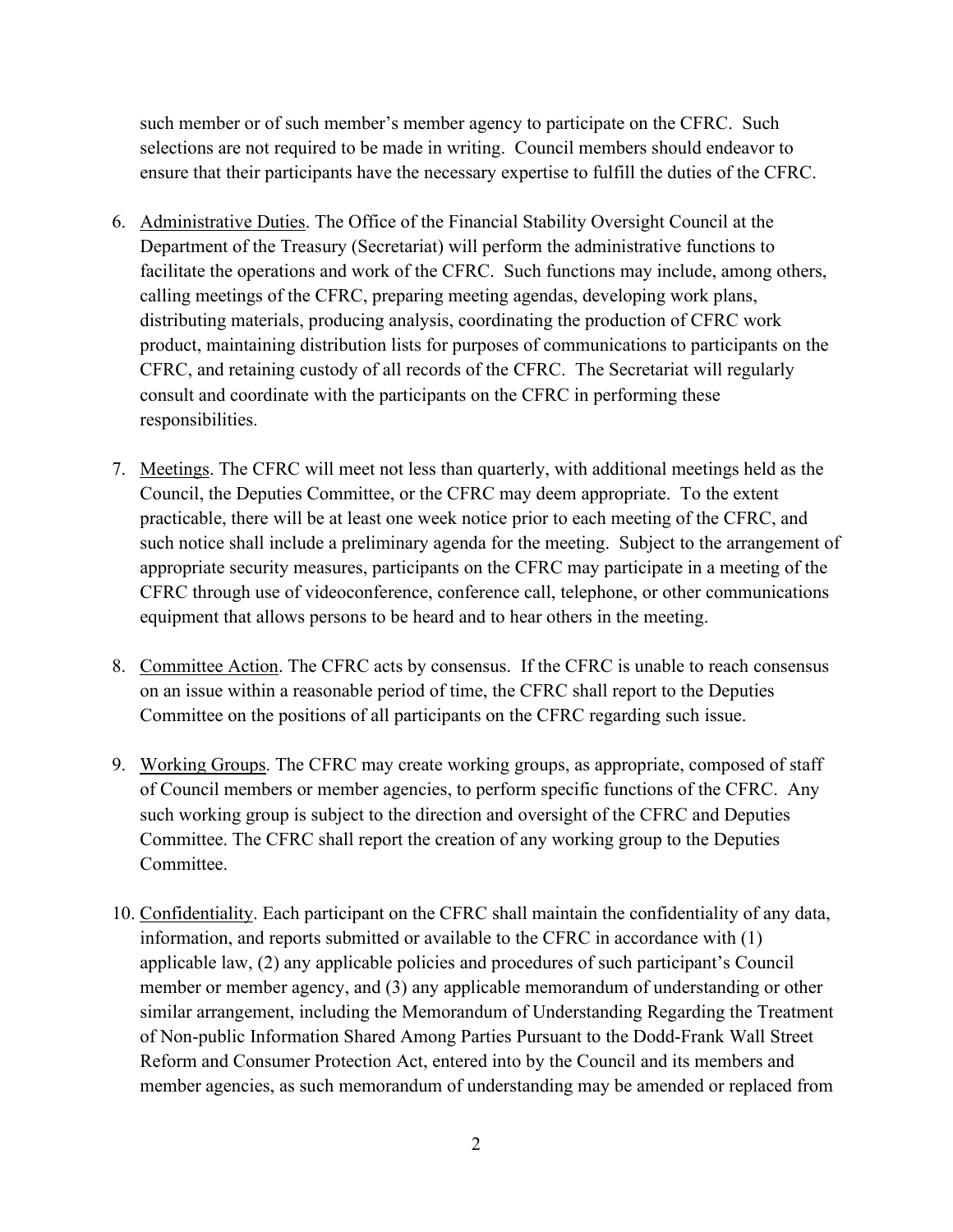time to time. Each participant on the CFRC shall take reasonable steps to protect the confidentiality of CFRC documents and information. The submission to the CFRC of any nonpublic data or information, whether written or oral, will be protected and maintained in a confidential manner so that all applicable privileges are preserved. Such data or information should be clearly identified as confidential.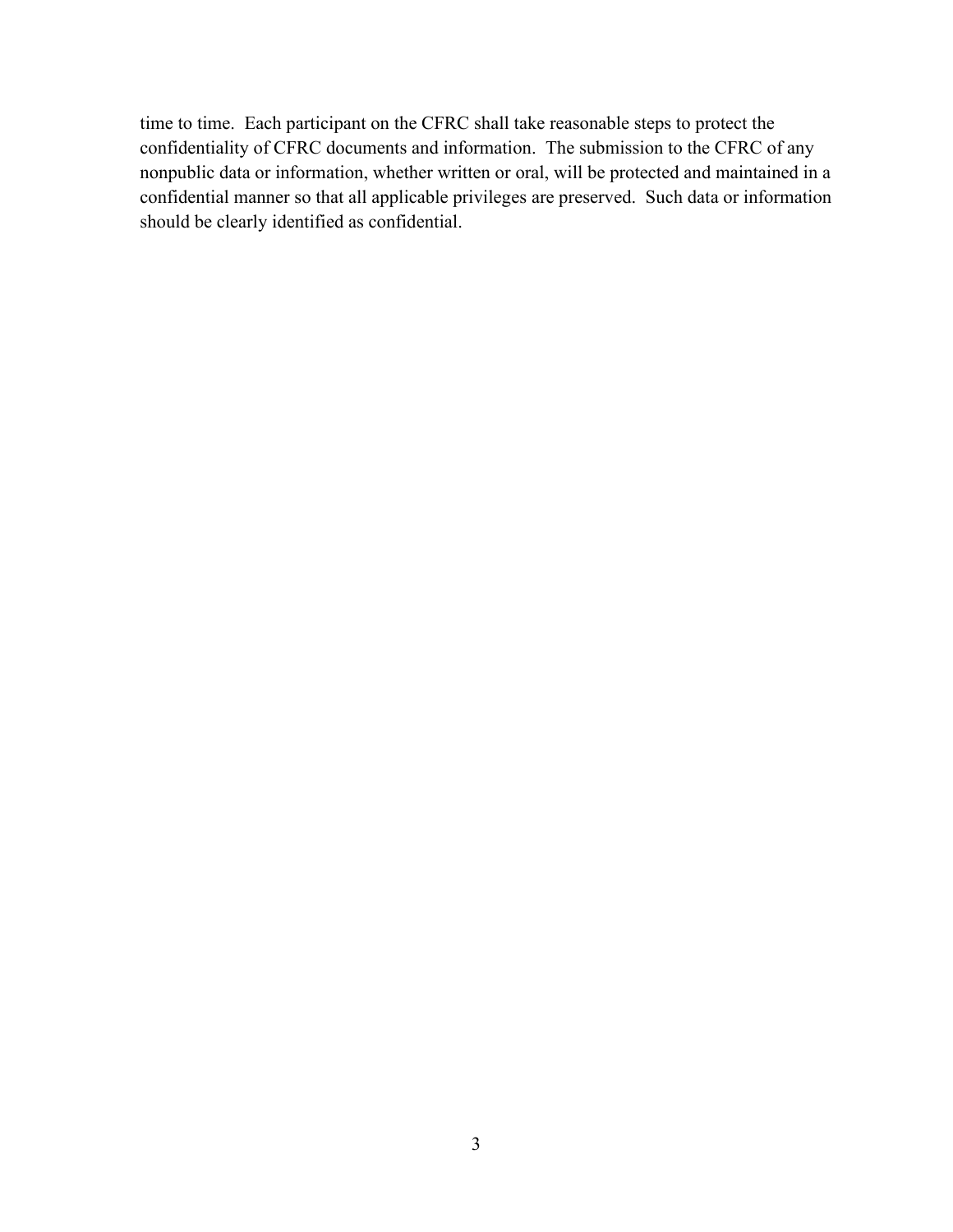### **CHARTER OF THE DATA COMMITTEE OF THE FINANCIAL STABILITY OVERSIGHT COUNCIL**

- 1. Purpose. The purpose of the Data Committee is to support the Financial Stability Oversight Council (Council) on data-related matters to assist the Council in fulfilling its mission to identify risks and respond to emerging threats to U.S. financial stability, and promote market discipline.
- 2. Duties. The duties of the Data Committee include:
	- a. Identifying data and information gaps and data integration needs to support the Council's collection of information from member organizations;
	- b. Facilitating information sharing and coordination among member organizations on data related matters, including data standardization;
	- c. Serving as a forum for member organizations for coordinated discussion to support the Council in providing direction to the OFR, and to support the OFR in implementing the Council's objectives;
	- d. Coordinating with other Council committees regarding issues of common interest, as appropriate; and,
	- e. Performing other duties the Council and Deputies Committee may assign.
- 3. Committee Oversight. The Data Committee is subject to the direction and oversight of the Deputies Committee. The Data Committee shall report to the Deputies Committee at least quarterly on the work of the Data Committee and any working groups.
- 4. Council Authority. The Data Committee may act on behalf of the Council only to the extent that such authority has been expressly delegated by the Council. The activities, recommendations, and analysis of the Data Committee are subject to review and approval by the Council.
- 5. Composition. Staff of all Council members and member agencies may participate in the work of the Data Committee. Each Council member may select one or more representatives from the staff of such member or of such member's member agency to participate on the Data Committee. Such selections are not required to be made in writing. Council members should endeavor to ensure that their participants have the necessary expertise to fulfill the duties of the Data Committee.
- 6. Administrative Duties. The Office of the Financial Research at the Department of the Treasury (OFR) will perform the administrative functions to facilitate the operations and work of the Data Committee. Such functions may include, among others, calling meetings of the Data Committee, preparing meeting agendas, developing work plans, distributing materials, producing analysis, coordinating the production of Data Committee work product, maintaining distribution lists for purposes of communications to participants on the Data Committee, and retaining custody of all records of the Data Committee. The OFR will regularly consult and coordinate with the participants on the Data Committee in performing these responsibilities.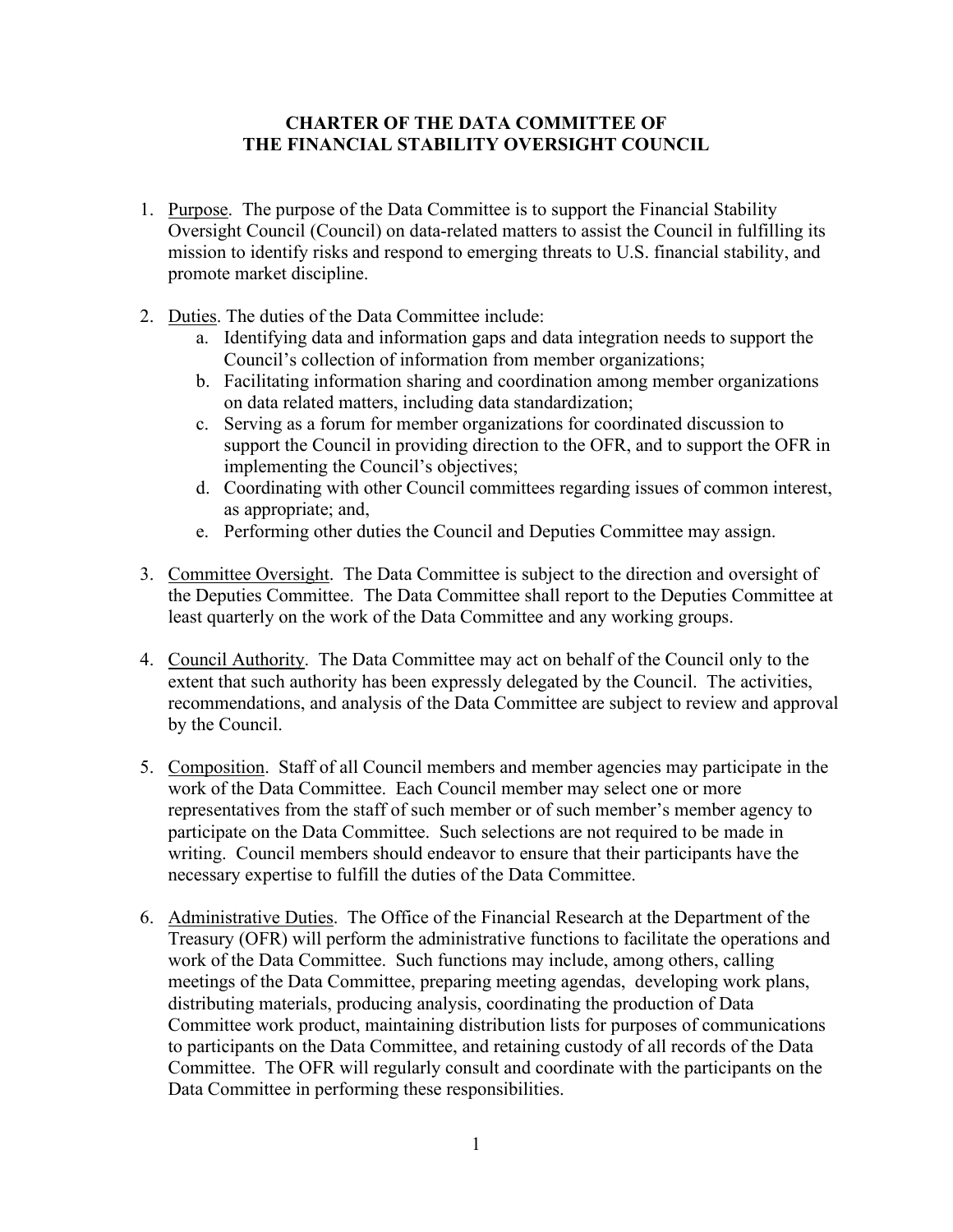- 7. Meetings. The Data Committee will meet not less than quarterly, with additional meetings held as the Council, the Deputies Committee, or the Data Committee may deem appropriate. To the extent practicable, there will be at least one week notice prior to each meeting of the Data Committee, and such notice shall include a preliminary agenda for the meeting. Subject to the arrangement of appropriate security measures, participants on the Data Committee may participate in a meeting of the Data Committee through use of conference call, telephone, or other communications equipment that allows persons to be heard and to hear others in the meeting.
- 8. Committee Action. The Data Committee acts by consensus. If the Data Committee is unable to reach consensus on an issue within a reasonable period of time, the Data Committee shall report to the Deputies Committee on the positions of all participants on the Data Committee regarding such issue.
- 9. Working Groups. The Data Committee may create working groups, as appropriate, composed of staff of Council members or member agencies, to perform specific functions of the Data Committee. Any such working group is subject to the direction and oversight of the Data Committee and Deputies Committee. The Data Committee shall report the creation of any working group to the Deputies Committee.
- 10. Confidentiality. Each participant on the Data Committee shall maintain the confidentiality of any data, information, and reports submitted or available to the Data Committee in accordance with (1) applicable law, (2) any applicable policies and procedures of such participant's Council member or member agency, and (3) any applicable memorandum of understanding or other similar arrangement, including the Memorandum of Understanding Regarding the Treatment of Non-public Information Shared Among Parties Pursuant to the Dodd-Frank Wall Street Reform and Consumer Protection Act, entered into by the Council and its members and member agencies, as such memorandum of understanding may be amended or replaced from time to time. Each participant on the Data Committee shall take reasonable steps to protect the confidentiality of Data Committee documents and information. The submission to the Data Committee of any nonpublic data or information, whether oral or written, will be protected and maintained in a confidential manner so that all applicable privileges are preserved. Such data or information should be clearly identified as confidential.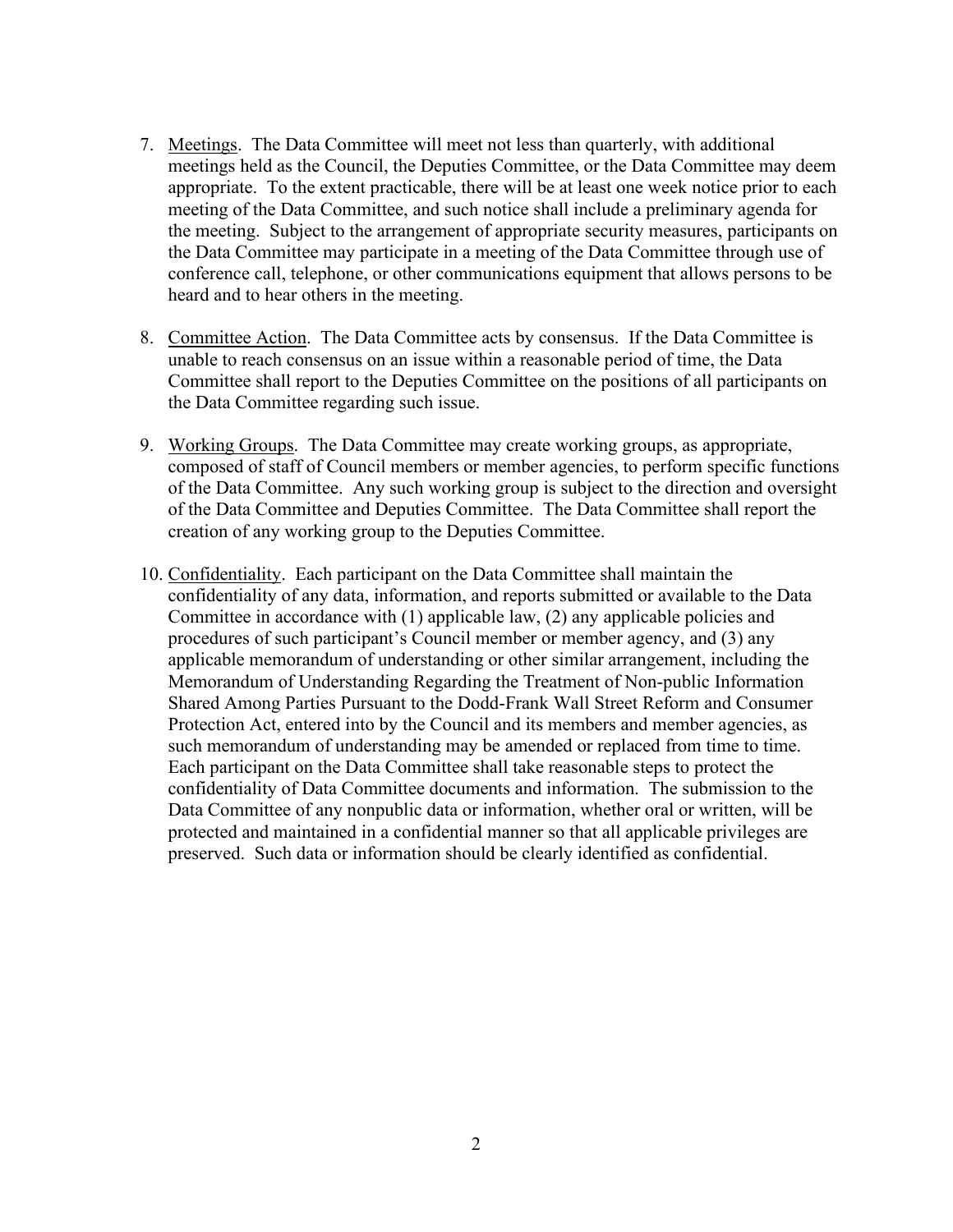# **CHARTER OF THE FINANCIAL MARKET UTILITIES AND PAYMENT, CLEARING, AND SETTLEMENT ACTIVITIES COMMITTEE OF THE FINANCIAL STABILITY OVERSIGHT COUNCIL**

- 1. Purpose. The purpose of the Financial Market Utilities and Payment, Clearing, and Settlement Activities Committee (FMU Committee) is to support the Financial Stability Oversight Council (Council) in fulfilling the Council's responsibilities relating to financial market utilities (FMUs) and payment, clearing, or settlement (PCS) activities under the Dodd-Frank Wall Street Reform and Consumer Protection Act (Dodd-Frank Act).
- 2. Duties. The duties of the FMU Committee include:
	- a. Conducting analyses and providing recommendations to the Council related to the potential designation of FMUs or PCS activities as systemically important pursuant to section 804 of the Dodd-Frank Act;
	- b. Conducting reviews of designated FMUs and PCS activities in order to evaluate whether the designation remains appropriate;
	- c. Consulting with Supervisory Agencies (as defined in the Dodd-Frank Act) regarding risk-management standards applicable to designated FMUs and PCS activities pursuant to section 805 of the Dodd-Frank Act;
	- d. Discussing developing supervisory or enforcement issues related to section 807(e), section 807(f), or section 808(e) of the Dodd-Frank Act, that are raised by the Board of Governors of the Federal Reserve System, the relevant Supervisory Agency, or the relevant appropriate financial regulator;
	- e. Consulting with the appropriate Supervisory Agency or the appropriate financial regulator regarding any information requests or recordkeeping or reporting requirements pursuant to section 809 of the Dodd-Frank Act;
	- f. Identifying and monitoring potential threats or risks to U.S. financial stability that could be related to or mitigated through FMUs or PCS activities;
	- g. Coordinating with other Council committees regarding issues of common interest, as appropriate; and
	- h. Performing any other work as directed by the Council or the Deputies Committee.
- 3. Committee Oversight. The FMU Committee is subject to the direction and oversight of the Deputies Committee. The FMU Committee shall report to the Deputies Committee at least annually on the work of the FMU Committee and any working groups.
- 4. Council Authority. The FMU Committee may act on behalf of the Council only to the extent that such authority has been expressly delegated by the Council. The activities, recommendations, and analysis of the FMU Committee are subject to review and approval by the Council.
- 5. Composition. Staff of all Council members and member agencies may participate in the work of the FMU Committee. Each Council member may select one or more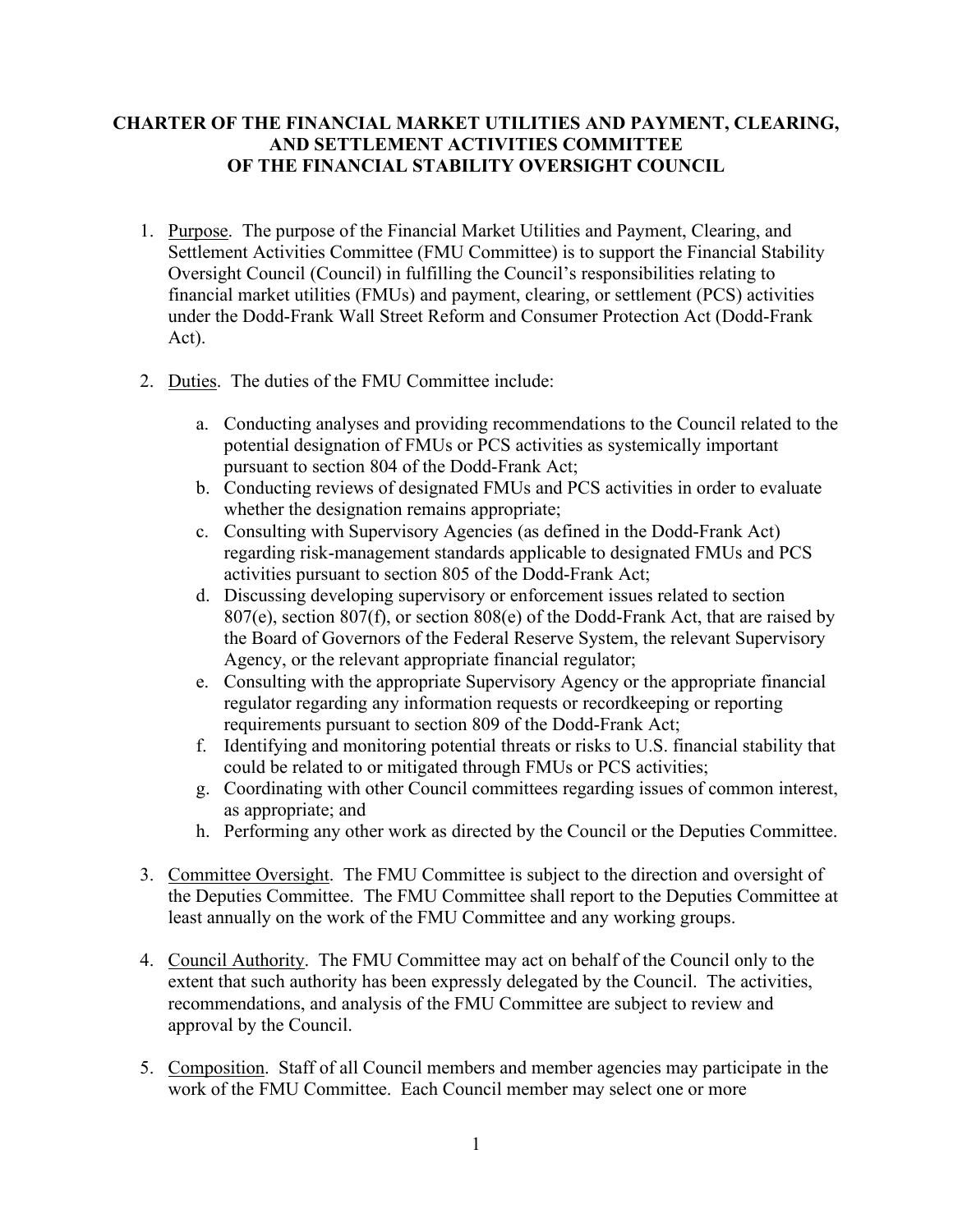representatives from the staff of such member or of such member's member agency to participate on the FMU Committee. Such selections are not required to be made in writing. Council members should endeavor to ensure that their participants have the necessary expertise to fulfill the duties of the FMU Committee.

- 6. Administrative Duties. The Office of the Financial Stability Oversight Council at the Department of the Treasury (Secretariat) will perform the administrative functions to facilitate the operations and work of the FMU Committee. Such functions may include, among others, calling meetings of the FMU Committee, preparing meeting agendas, developing work plans, distributing materials, producing analysis, coordinating the production of FMU Committee work product, maintaining distribution lists for purposes of communications to participants on the FMU Committee, and retaining custody of all records of the FMU Committee. The Secretariat will regularly consult and coordinate with the participants on the FMU Committee in performing these responsibilities.
- 7. Meetings. The FMU Committee will meet not less than quarterly, with additional meetings held as the Council, the Deputies Committee, or the FMU Committee may deem appropriate. To the extent practicable, there will be at least one week notice prior to each meeting of the FMU Committee, and such notice shall include a preliminary agenda for the meeting. Subject to the arrangement of appropriate security measures, participants on the FMU Committee may participate in a meeting of the FMU Committee through use of conference call, telephone, or other communications equipment that allows persons to be heard and to hear others in the meeting.
- 8. Committee Action. The FMU Committee acts by consensus. If the FMU Committee is unable to reach consensus on an issue within a reasonable period of time, the FMU Committee shall report to the Deputies Committee on the positions of all participants on the FMU Committee regarding such issue.
- 9. Working Groups and Analytical Teams. The FMU Committee may create working groups and analytical teams, as appropriate, composed of staff of Council members or member agencies, to perform specific functions of the FMU Committee. Any such working group is subject to the direction and oversight of the FMU Committee and Deputies Committee. The FMU Committee shall report the creation of any working group to the Deputies Committee.
- 10. Confidentiality. Each participant on the FMU Committee shall maintain the confidentiality of any data, information, and reports submitted or available to the FMU Committee in accordance with (1) applicable law, (2) any applicable policies and procedures of such participant's Council member or member agency, and (3) any applicable memorandum of understanding or other similar arrangement, including the Memorandum of Understanding Regarding the Treatment of Non-public Information Shared Among Parties Pursuant to the Dodd-Frank Wall Street Reform and Consumer Protection Act, entered into by the Council and its members and member agencies, as such memorandum of understanding may be amended or replaced from time to time. Each participant on the FMU Committee shall take reasonable steps to protect the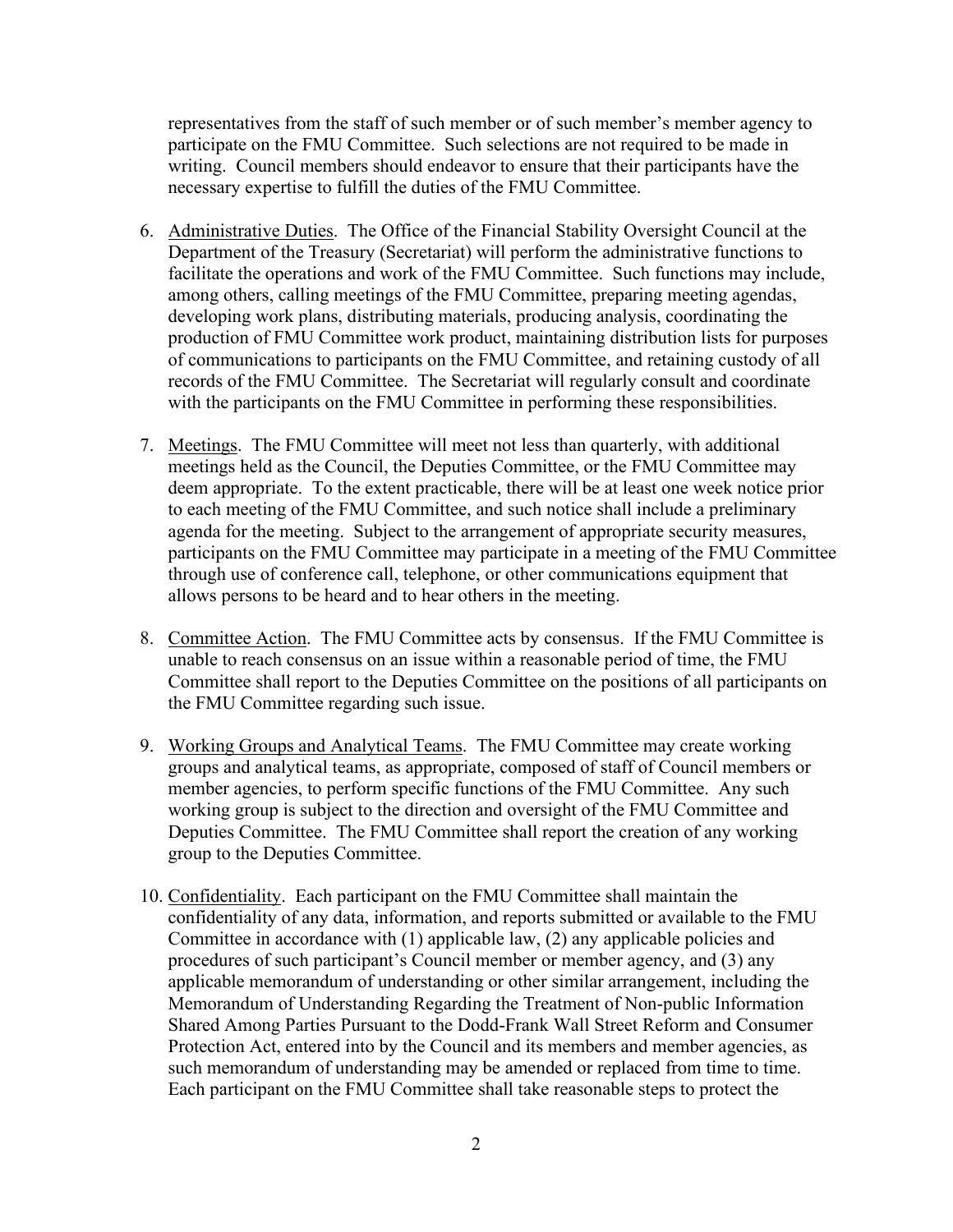confidentiality of FMU Committee documents and information. The submission to the FMU Committee of any nonpublic data or information, whether written or oral, will be protected and maintained in a confidential manner so that all applicable privileges are preserved. Such data or information should be clearly identified as confidential.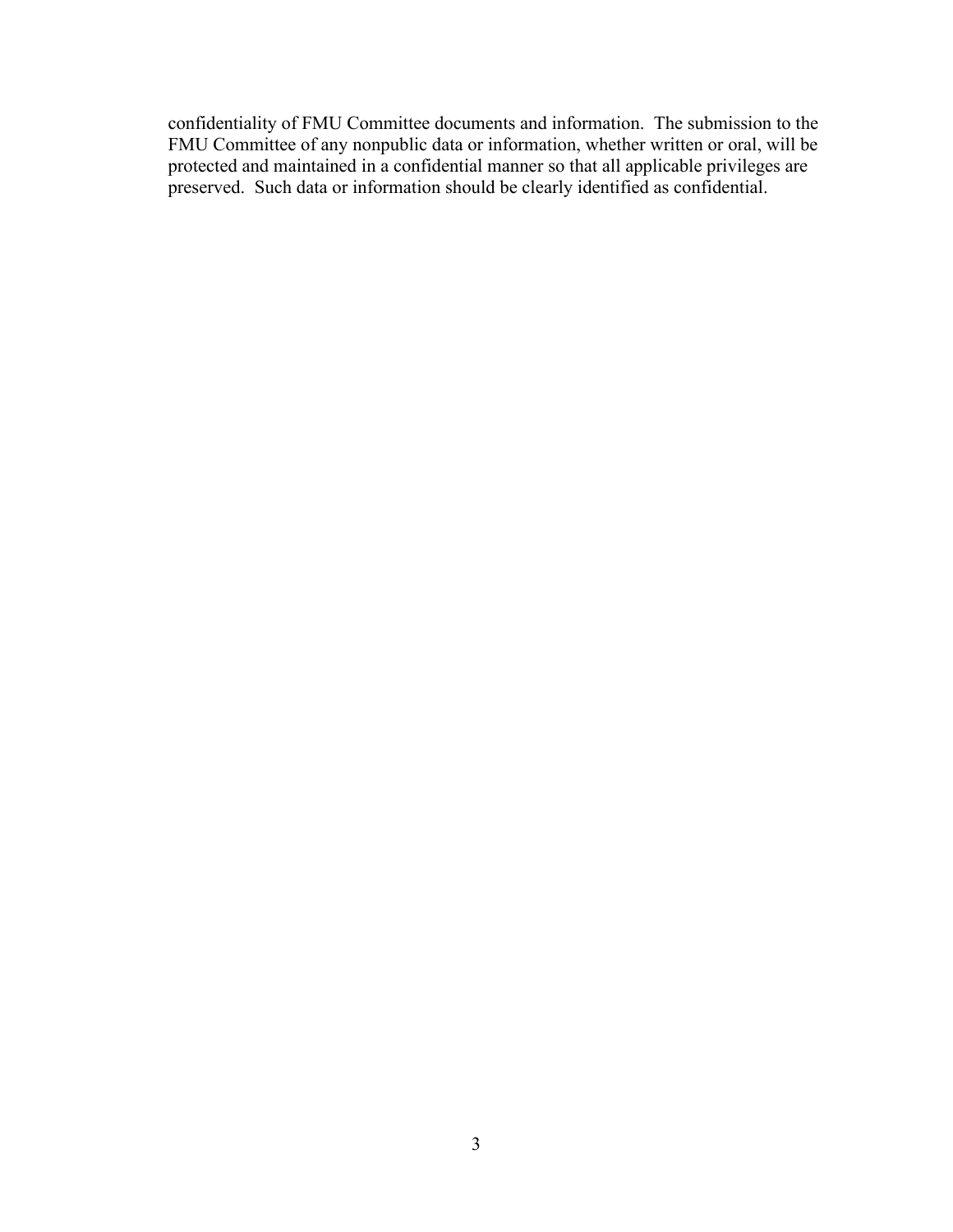# **CHARTER OF THE NONBANK FINANCIAL COMPANIES DESIGNATIONS COMMITTEE OF THE FINANCIAL STABILITY OVERSIGHT COUNCIL**

- 1. Purpose. The purpose of the Nonbank Financial Companies Designations Committee (Nonbank Designations Committee) is to support the Financial Stability Oversight Council (Council) in fulfilling the Council's responsibilities to consider, make, and review determinations that nonbank financial companies shall be supervised by the Board of Governors of the Federal Reserve System and be subject to enhanced prudential standards, pursuant to section 113 of the Dodd-Frank Wall Street Reform and Consumer Protection Act (Dodd-Frank Act).
- 2. Duties. The duties of the Nonbank Designations Committee include:
	- a. Conducting analyses and making recommendations to the Deputies Committee and the Council related to potential determinations that material financial distress at a nonbank financial company, or the nature, scope, size, scale, concentration, interconnectedness, or mix of the activities of a nonbank financial company, could pose a threat to U.S. financial stability, pursuant to section 113 of the Dodd-Frank Act;
	- b. Performing actions related to the exercise of the Council's authorities under section 113 of the Dodd-Frank Act, including communicating with companies under evaluation, consulting with regulatory or supervisory agencies, and coordinating written or oral hearings;
	- c. Conducting periodic reviews of each Council final determination and making recommendations to the Deputies Committee and the Council regarding whether a nonbank financial company continues to meet the standards for a determination, pursuant to section 113(d) of the Dodd-Frank Act;
	- d. Coordinating with other Council committees regarding issues of common interest, as appropriate; and
	- e. Performing any other work as directed by the Council or the Deputies Committee.
- 3. Committee Oversight. The Nonbank Designations Committee is subject to the direction and oversight of the Deputies Committee. The Nonbank Designations Committee shall report to the Deputies Committee at least quarterly on the work of the Nonbank Designations Committee and any working groups.
- 4. Council Authority. The Nonbank Designations Committee may act on behalf of the Council only to the extent that such authority has been expressly delegated by the Council. The activities, recommendations, and analysis of the Nonbank Designations Committee are subject to review and approval by the Council.
- 5. Composition. Staff of all Council members and member agencies may participate in the work of the Nonbank Designations Committee. Each Council member may select one or more representatives from the staff of such member or of such member's member agency to participate on the Nonbank Designations Committee. Such selections are not required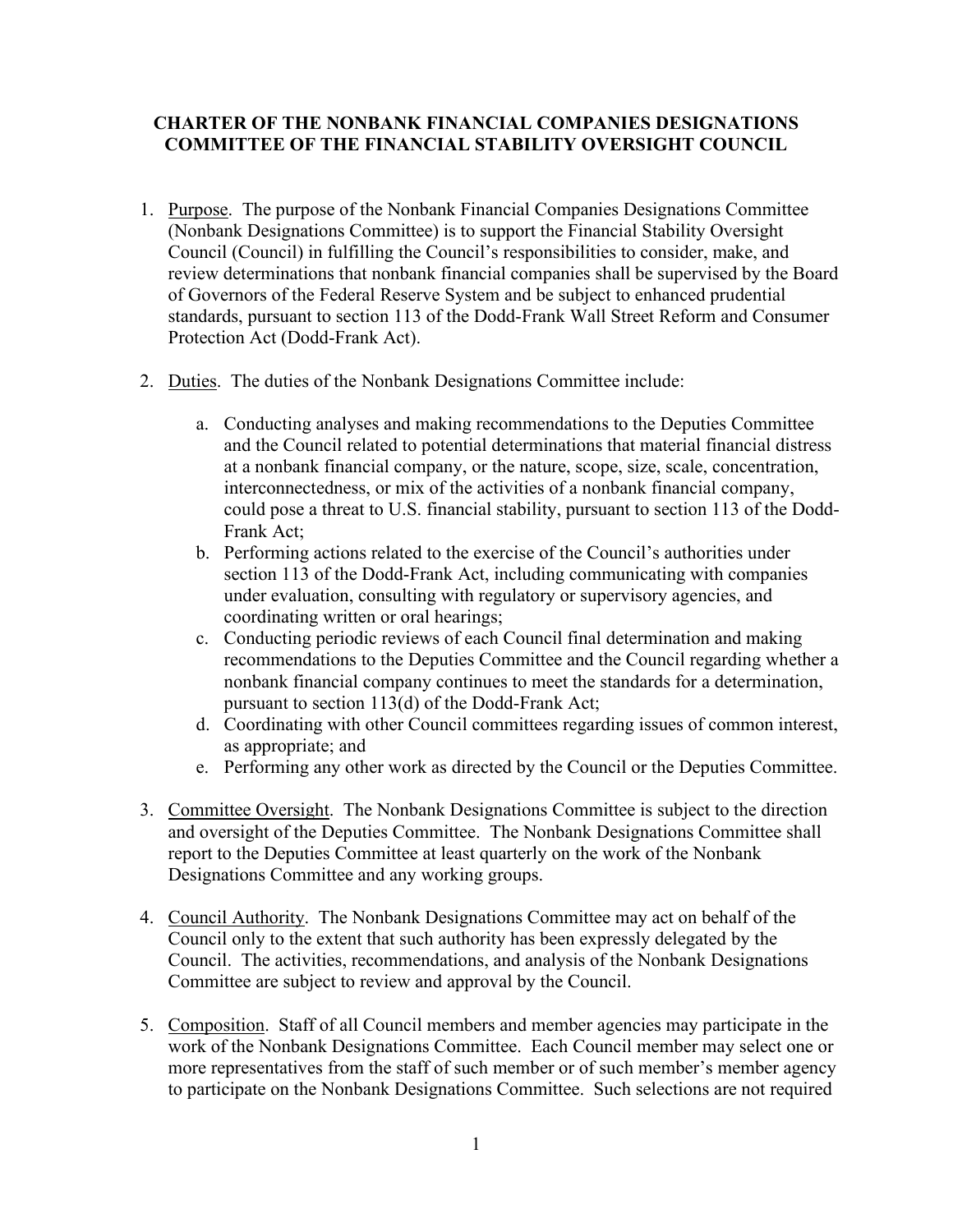to be made in writing. Council members should endeavor to ensure that their participants have the necessary expertise to fulfill the duties of the Nonbank Designations Committee.

- 6. Administrative Duties. The Office of the Financial Stability Oversight Council at the Department of the Treasury (Secretariat) will perform the administrative functions to facilitate the operations and work of the Nonbank Designations Committee. Such functions may include, among others, calling meetings of the Nonbank Designations Committee, preparing meeting agendas, developing work plans, distributing materials, producing analysis, coordinating the production of Nonbank Designations Committee work product, maintaining distribution lists for purposes of communications to participants on the Nonbank Designations Committee, and retaining custody of all records of the Nonbank Designations Committee. The Secretariat will regularly consult and coordinate with the participants on the Nonbank Designations Committee in performing these responsibilities.
- 7. Meetings. The Nonbank Designations Committee will meet not less than quarterly, with additional meetings held as the Council, the Deputies Committee, or the Nonbank Designations Committee may deem appropriate. To the extent practicable, there will be at least one week notice prior to each meeting of the Nonbank Designations Committee, and such notice shall include a preliminary agenda for the meeting. Subject to the arrangement of appropriate security measures, participants on the Nonbank Designations Committee may participate in a meeting of the Nonbank Designations Committee through use of conference call, telephone, or other communications equipment that allows persons to be heard and to hear others in the meeting.
- 8. Committee Action. The Nonbank Designations Committee acts by consensus. If the Nonbank Designations Committee is unable to reach consensus on an issue within a reasonable period of time, the Nonbank Designations Committee shall report to the Deputies Committee on the positions of all participants on the Nonbank Designations Committee regarding such issue.
- 9. Working Groups and Analytical Teams. The Nonbank Designations Committee may create working groups and analytical teams, as appropriate, composed of staff of Council members or member agencies, to perform specific functions of the Nonbank Designations Committee. Any such working group is subject to the direction and oversight of the Nonbank Designations Committee and Deputies Committee. The Nonbank Designations Committee shall report the creation of any working group to the Deputies Committee.
- 10. Confidentiality. Each participant on the Nonbank Designations Committee shall maintain the confidentiality of any data, information, and reports submitted or available to the Nonbank Designations Committee in accordance with (1) applicable law, (2) any applicable policies and procedures of such participant's Council member or member agency, and (3) any applicable memorandum of understanding or other similar arrangement, including the Memorandum of Understanding Regarding the Treatment of Non-public Information Shared Among Parties Pursuant to the Dodd-Frank Wall Street Reform and Consumer Protection Act, entered into by the Council and its members and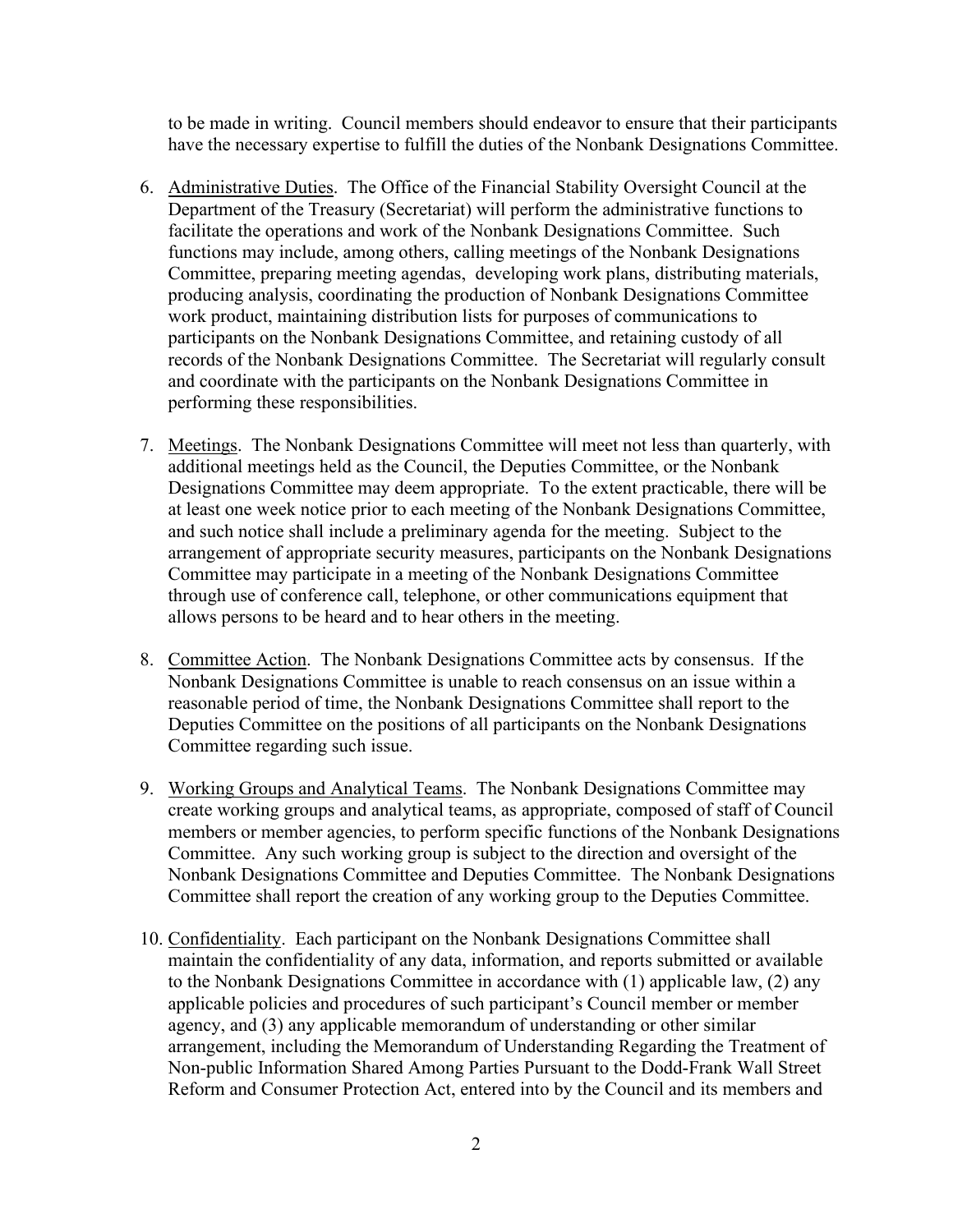member agencies, as such memorandum of understanding may be amended or replaced from time to time. Each participant on the Nonbank Designations Committee shall take reasonable steps to protect the confidentiality of Nonbank Designations Committee documents and information. The submission to the Nonbank Designations Committee of any nonpublic data or information, whether written or oral, will be protected and maintained in a confidential manner so that all applicable privileges are preserved. Such data or information should be clearly identified as confidential.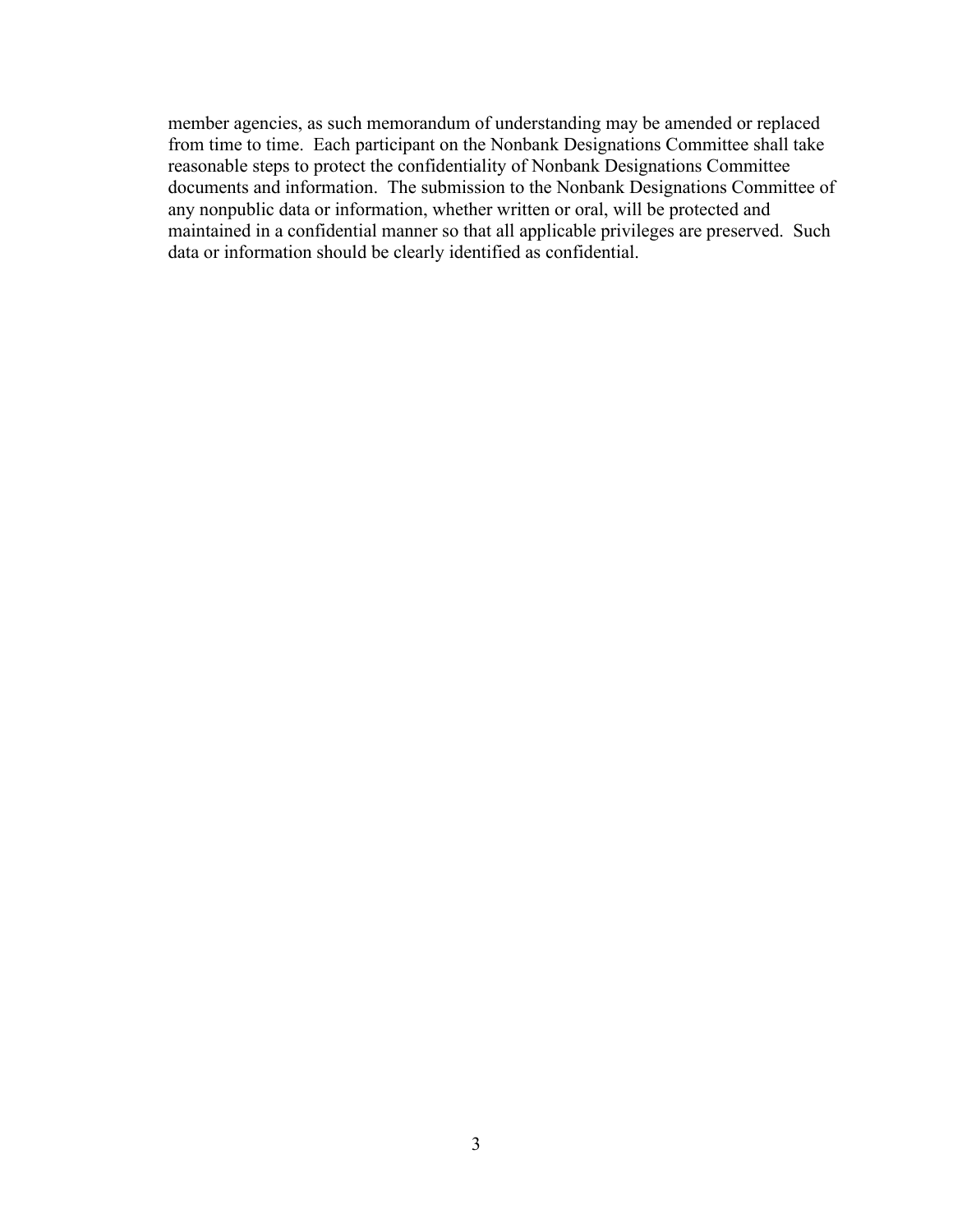### **CHARTER OF THE REGULATION AND RESOLUTION COMMITTEE OF THE FINANCIAL STABILITY OVERSIGHT COUNCIL**

- 1. Purpose. The purpose of the Regulation and Resolution Committee is to support the Financial Stability Oversight Council (Council) in its duties to identify potential gaps in regulation that could pose risks to the financial stability of the United States, consistent with the Council's responsibilities under the Dodd-Frank Wall Street Reform and Consumer Protection Act (Dodd-Frank Act).
- 2. Duties. The duties of the Committee include:
	- a. Supporting the Council in monitoring domestic and international financial regulatory proposals and developments related to U.S. financial stability and periodically reporting to the Deputies Committee on such proposals and developments;
	- b. Serving as a forum for information sharing and coordination among the staff of Council members, member agencies and other federal and state agencies, as appropriate, regarding domestic financial services policy development;
	- c. In consultation with the Deputies Committee, supporting the development of Council recommendations to member agencies on general supervisory priorities and principles;
	- d. Supporting the Council in consulting and providing recommendations, as appropriate, on the development by the Board of Governors of the Federal Reserve System of heightened prudential standards for nonbank financial companies and large, interconnected bank holding companies;
	- e. Supporting the Council with respect to any recommendations regarding resolution plan requirements;
	- f. Supporting the Council with respect to any orders to require a company to divest certain assets or operations pursuant to section 165(d)(5) of the Dodd-Frank Act;
	- g. Consulting, as appropriate, on the development of rules or regulations to implement the orderly liquidation authority under Title II of the Dodd-Frank Act;
	- h. Coordinating with other Council committees regarding issues of common interest, as appropriate; and,
	- i. Performing any other work as directed by the Council or the Deputies Committee.
- 3. Committee Oversight. The Committee is subject to the direction and oversight of the Deputies Committee. The Committee shall report to the Deputies Committee at least quarterly on the work of the Committee and any working groups.
- 4. Council Authority. The Committee may act on behalf of the Council only to the extent that such authority has been expressly delegated by the Council. The activities, recommendations, and analysis of the Committee are subject to review and approval by the Council.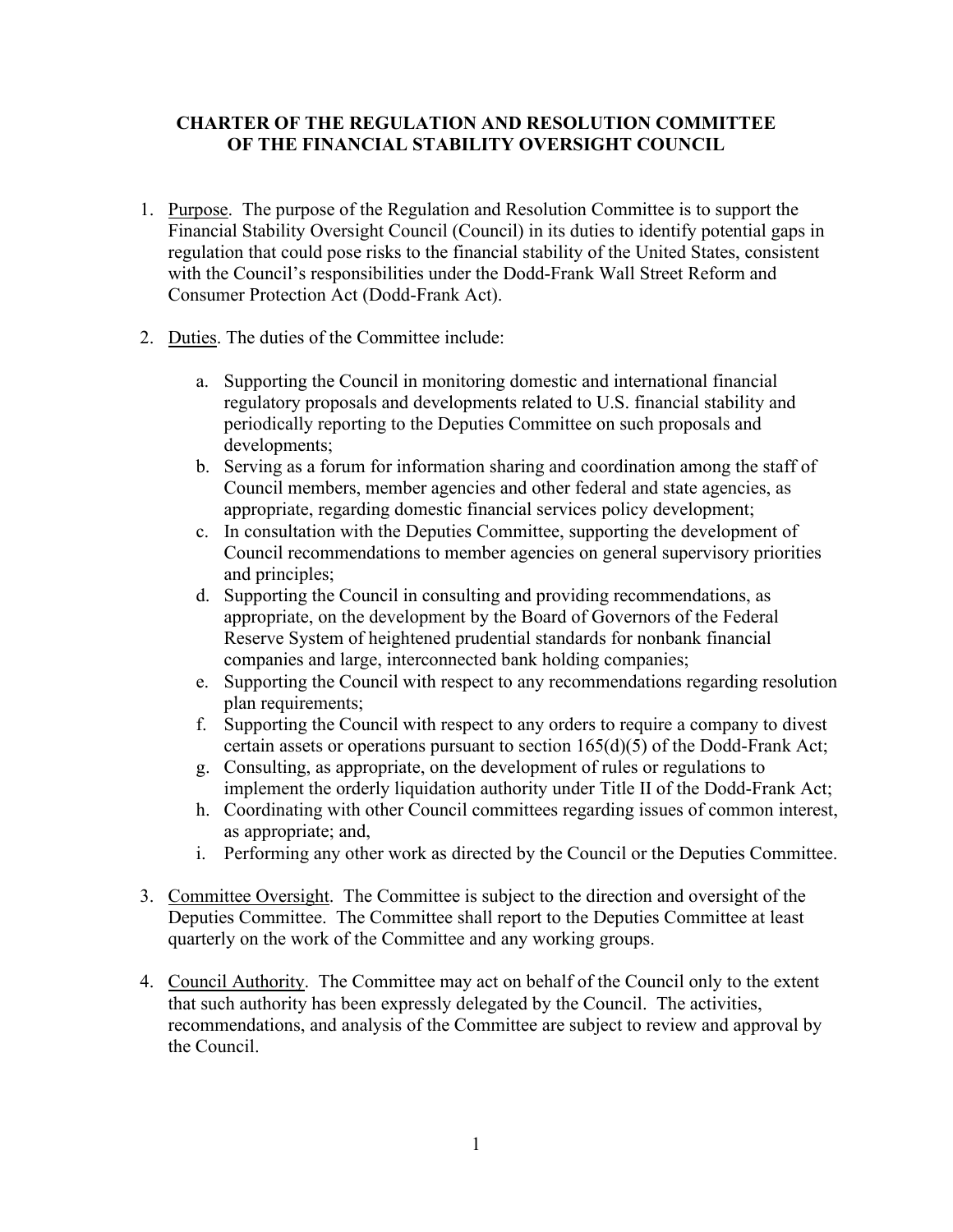- 5. Composition. Staff of all Council members and member agencies may participate in the work of the Committee. Each Council member may select one or more representatives from the staff of such member or of such member's member agency to participate on the Committee. Such selections are not required to be made in writing. Council members should endeavor to ensure that their participants have the necessary expertise to fulfill the duties of the Committee.
- 6. Administrative Duties. The Office of the Financial Stability Oversight Council at the Department of the Treasury (Secretariat) will perform the administrative functions to facilitate the operations and work of the Committee. Such functions may include, among others, calling meetings of the Committee, preparing meeting agendas, developing work plans, distributing materials, producing analysis, coordinating the production of Committee work product, maintaining distribution lists for purposes of communications to participants on the Committee, and retaining custody of all records of the Committee. The Secretariat will regularly consult and coordinate with the participants on the Committee in performing these responsibilities.
- 7. Meetings. The Committee will meet not less than quarterly, with additional meetings held as the Council, the Deputies Committee, or the Committee may deem appropriate. To the extent practicable, there will be at least two weeks notice prior to each meeting of the Committee, and such notice shall include a preliminary agenda for the meeting. Subject to the arrangement of appropriate security measures, participants on the Committee may participate in a meeting of the Committee through use of conference call, telephone, or other communications equipment that allows persons to be heard and to hear others in the meeting.
- 8. Committee Action. The Committee acts by consensus. If the Committee is unable to reach consensus on an issue within a reasonable period of time, the Committee shall report to the Deputies Committee on the positions of all participants on the Committee regarding such issue.
- 9. Working Groups. The Committee may create working groups, as appropriate, composed of staff of Council members or member agencies, to perform specific functions of the Committee. Any such working group is subject to the direction and oversight of the Committee and Deputies Committee. The Committee shall report the creation of any working group to the Deputies Committee.
- 10. Confidentiality. Each participant on the Committee shall maintain the confidentiality of any data, information, and reports submitted or available to the Committee in accordance with (1) applicable law, (2) any applicable policies and procedures of such participant's Council member or member agency, and (3) any applicable memorandum of understanding or other similar arrangement, including the Memorandum of Understanding Regarding the Treatment of Non-public Information Shared Among Parties Pursuant to the Dodd-Frank Wall Street Reform and Consumer Protection Act, entered into by the Council and its members and member agencies, as such memorandum of understanding may be amended or replaced from time to time. Each participant on the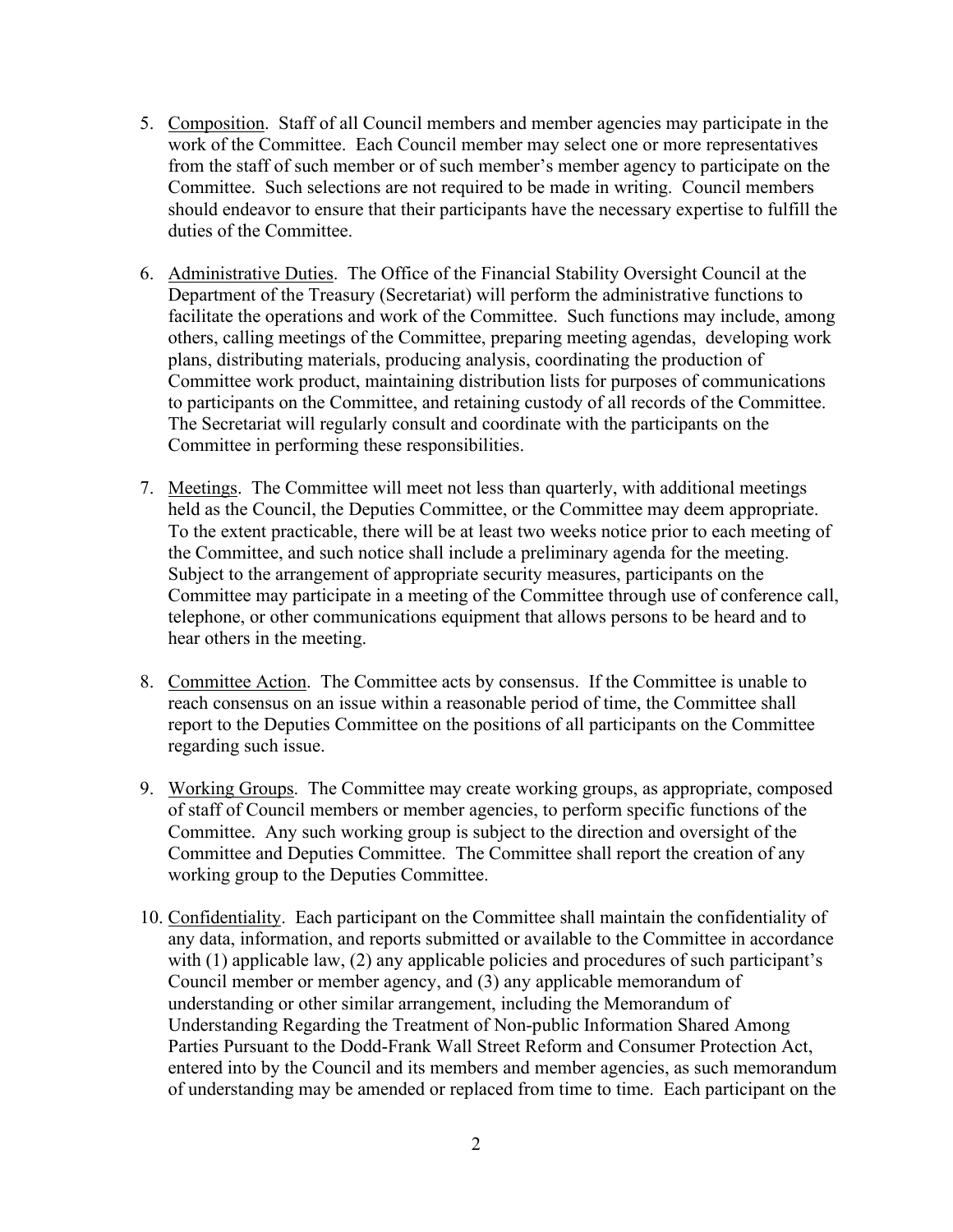Committee shall take reasonable steps to protect the confidentiality of Committee documents and information. The submission to the Committee of any nonpublic data or information, whether written or oral, will be protected and maintained in a confidential manner so that all applicable privileges are preserved. Such data or information should be clearly identified as confidential.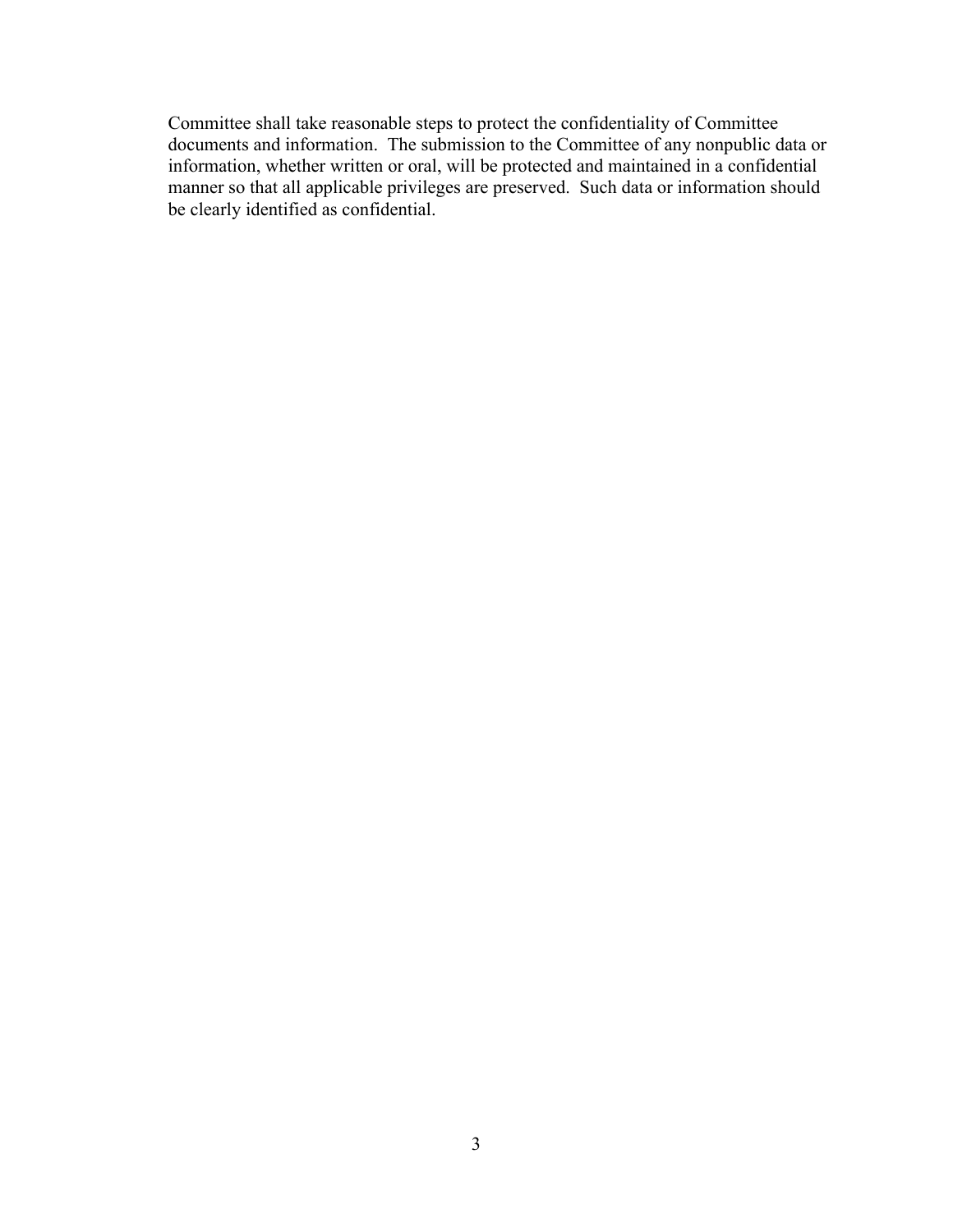### **CHARTER OF THE SYSTEMIC RISK COMMITTEE OF THE FINANCIAL STABILITY OVERSIGHT COUNCIL**

- 1. Purpose. The purpose of the Systemic Risk Committee (SRC) is to support the Financial Stability Oversight Council (Council) in identifying risks to, and in responding to emerging threats to, the stability of the United States financial system, consistent with the Council's responsibilities under the Dodd-Frank Wall Street Reform and Consumer Protection Act (Dodd-Frank Act).
- 2. Duties. The duties of the SRC include:
	- a. Monitoring and analyzing financial markets, the financial system and issues related to financial stability to support the Council's work to identify and respond to risks and emerging threats to the stability of the United States financial system;
	- b. Facilitating information sharing and coordination among staff of Council members and member agencies to help identify and respond to risks to the stability of the United States financial system;
	- c. Supporting the Council's responsibilities to annually report to and testify before Congress;
	- d. Coordinating with other Council committees regarding issues of common interest, as appropriate; and,
	- e. Performing any other work as directed by the Council or the Deputies Committee.
- 3. Committee Oversight. The SRC is subject to the direction and oversight of the Deputies Committee. The SRC shall report to the Deputies Committee at least quarterly on the work of the SRC and any working groups.
- 4. Council Authority. The SRC may act on behalf of the Council only to the extent that such authority has been expressly delegated by the Council. The activities, recommendations, and analysis of the SRC are subject to review and approval by the Council.
- 5. Composition. Staff of all Council members and member agencies may participate in the work of the SRC. Each Council member may select one or more representatives from the staff of such member or of such member's member agency to participate on the SRC. Such selections are not required to be made in writing. Council members should endeavor to ensure that their participants have the necessary expertise to fulfill the duties of the SRC.
- 6. Administrative Duties. The Office of the Financial Stability Oversight Council at the Department of the Treasury (Secretariat) will perform the administrative functions to facilitate the operations and work of the SRC. Such functions may include, among others, calling meetings of the SRC, preparing meeting agendas, developing work plans, distributing materials, producing analysis, coordinating the production of SRC work product, maintaining distribution lists for purposes of communications to participants on